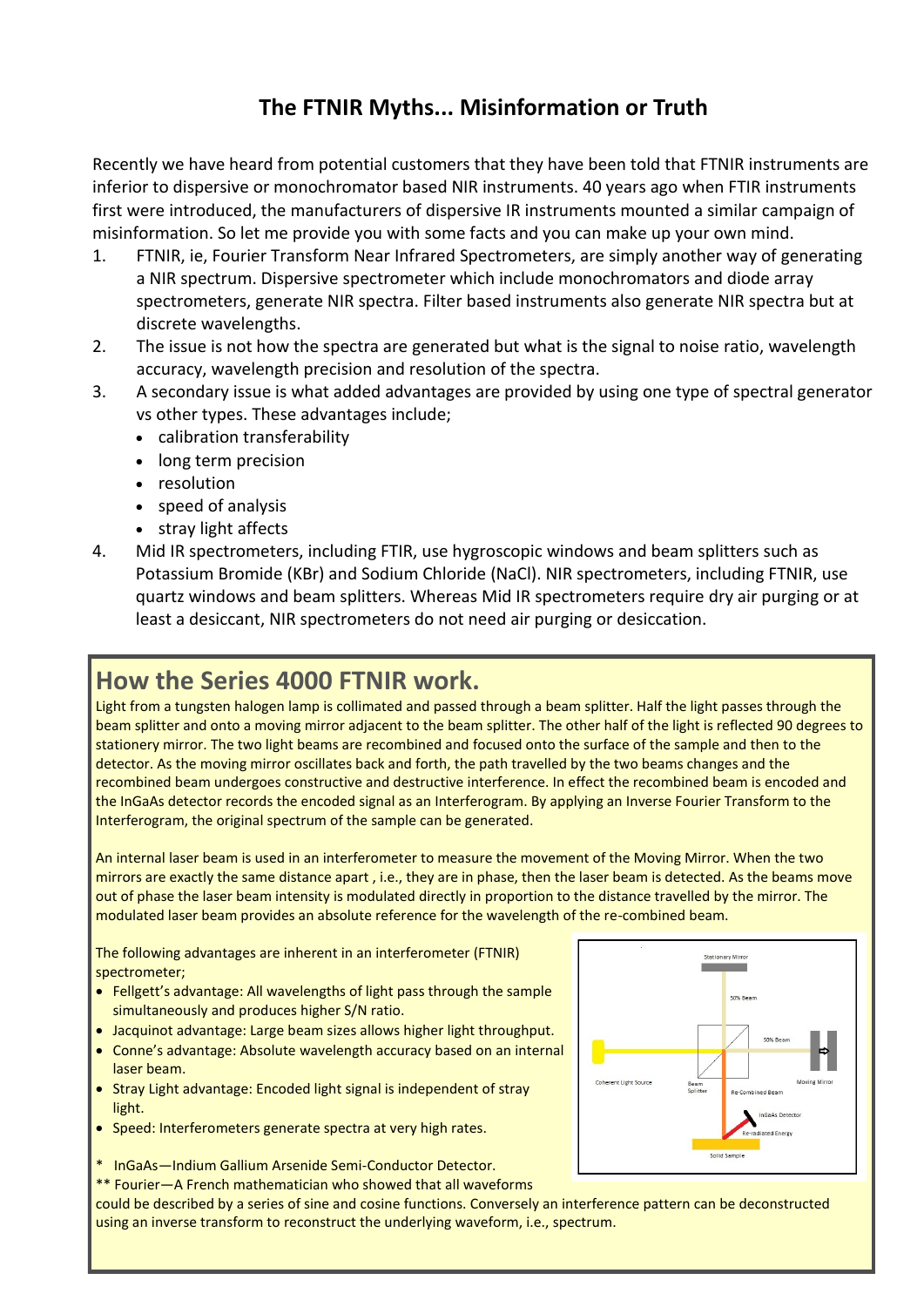## **Signal to Noise Ratio: Fellgetts and Jacquinot Advantages.**

This is the measure of the size of the 100% light signal as compared with the electronic and mechanical noise of the spectrometer. A UV-Vis spectrophotometer typically has a signal to noise ratio of 1000:1. A NIR spectrophotometer needs to have a signal to noise ratio of better than 50,000:1.

The noise of an instrument is limited by the following considerations;

- 1. Detector dark current, ie, the high frequency jitter than exists within all electronics.
- 2. Amplifier and digitiser range, ie, how much the analogue signal can be amplified and then digistised before the signal size is the same as the background noise.
- 3. Mechanical noise, ie, the vibration, thermal fluctuations and ware variations that arise from mechanical devices.

These noise components can be reduced by signal averaging. The faster the spectrometer scans, the more signal averaging that can be achieved in a given period of time. Monochromator based spectrometers typically scan at 2 scans per second FTNIR spectrometers scan at 5-30 scans per second. As such FTNIR spectrometer can provide a 2.5 to 15 times the signal averaging improvement in the signal to noise ratio.

Another way of improving the signal to noise ratio is to increase the signal size as seen by the detector. Dispersive spectrometers, by definition, use a diffraction grating to disperse the light into a continuous wavelength spectrum. The higher resolution of the diffraction grating/optics means less energy reaches the detector and a lower signal to noise ratio. A FTNIR spectrometer passes approximately 50% of the lamp energy through the optics system and onto the sample and then to the detector. As such the signal to noise ratio is typically 100 to 1000 times greater using an FTNIR spectrometer as compared to a dispersive spectrometer. This is called the Fellgetts Advantage.

Dispersive spectrometers use a slit to limit the spectral resolution of the spectrometer. Typically a slit of 0.5mm by 10mm is used on the exist of the diffraction grating. The slit excludes a very large proportion of the available energy from the lamp. A FTNIR does not use a slit but typically has a circular beam that is 10-15mm in diameter. As such more energy can be passed to the sample and then to the detector. As such FTNIR spectrometers have increased energy throughput which means higher signal to noise ratio. This is called the Jacquinot Advantage.

The net result of the Fellgetts and Jacquinots advantages is that an FTNIR spectrometer has a much higher signal to noise ratio, ie, 600,000:1.

## **Wavelength Accuracy: Conne's Advantage**

The wavelengths at which chemical bonds absorb energy are defined by the physical structure of the molecule and the surrounding chemical bonds. The idea behind a spectrometer is to isolate the absorbance bands at each wavelength. If the instrument cannot isolate the wavelengths then it fails as a spectrometer.

Dispersive spectrometers require an external source to calibrate the wavelength scale of the spectrometer, ie, a narrow band filter with a known wavelength. Dispersive spectrometers use diffraction gratings to disperse the spectra across the wavelength range. Diffraction gratings have a non linear dispersion from one end of the spectra to the other.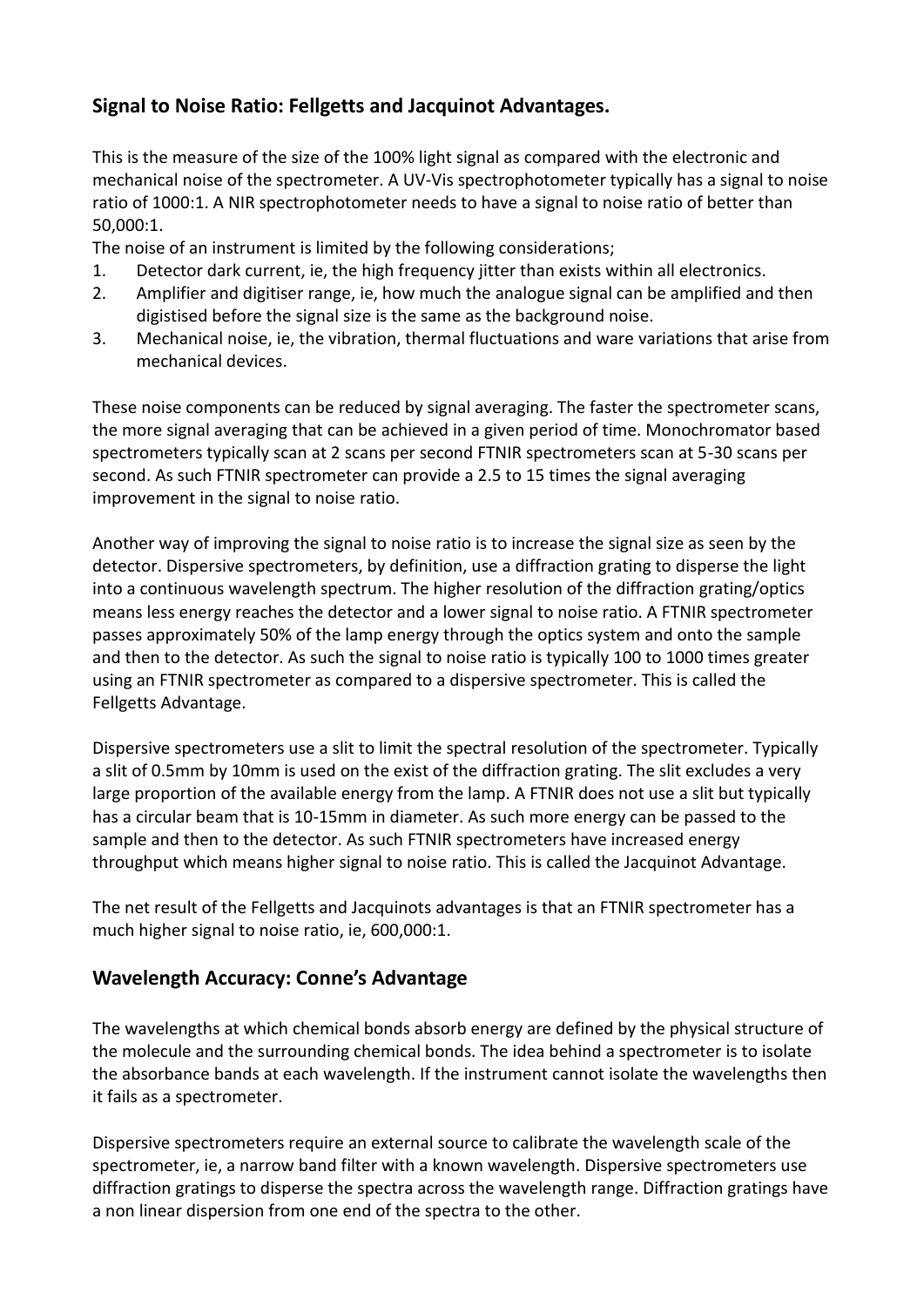As such, dispersive spectrometers require calibration at several wavelengths. However since diffraction gratings and optics vary from instrument to instrument, the wavelength assignment can vary from instrument to instrument. As such calibrations developed on one instrument may not transfer easily to another instrument.

FTNIR spectrometers use an internal laser beam to track the mirror movement to fractions of a nm. The interference pattern generate using a FTNIR is decoded by applying an inverse Fourier Transform computation to generate the NIR spectra which has absolute wavelength accuracy and a constant resolution across the spectrum. This means that NIR spectra generated by one FTNIR is the same as generated by another FTNIR given the same spectral collection optics. This means that calibrations can be more readily transferred from one FTNIR spectrometer to another. This called the Connes Advantage.

#### **Wavelength Precision:**

It can be stated that Wavelength Accuracy in NIR spectroscopy is not as significant as it would be in Mid IR Spectroscopy. However Wavelength Precision, ie, the ability to reproduce the wavelength assignment consistently over the life of the spectrometer, is very important. Inherently due to the use of the internal laser beam, FTNIR spectrometers have extremely high wavelength precision. Most dispersive spectrometers also have very high wavelength precision because it is so important. However monochromator based spectrometers have bearings and encoders that govern the Wavelength Precision of the spectrometer. As the bearings ware the Wavelength Precision deteriorates. FTNIR spectrometers are more stable over the life of an instrument than monochromator based spectrometers.

It should be noted that Diode Array NIR spectrometers do not have bearings or encoders and as such do not deteriorate over time in respect to Wavelength Precision.

## **Stray Light:**

Stray Light is the energy that reaches the detector without passing through the sample or the spectral generator. The sensitivity of a measurement is limited by the stray light. The following table show the absorbance limits based on 0.1%, 0.01% and 0.001% Stray Light. A dispersive spectrometer is affected by stray light even if the NIR spectrometer is extremely well

|               |                |       |          | Absorbance, SL Absorbance, SL Absorbance, SL = | Absorbance, SL |
|---------------|----------------|-------|----------|------------------------------------------------|----------------|
| Concentration | Transmission % | $= 0$ | $= 0.1%$ | 0.01%                                          | $= 0.001%$     |
|               | 100            | 0.000 | 0.000    | 0.000                                          | 0.000          |
|               | 10             | 1.000 | 0.996    | 1.000                                          | 1.000          |
|               |                | 2.000 | 1.959    | 1.996                                          | 2.000          |
| 3             | 0.1            | 3.000 | 2.699    | 2.959                                          | 2.996          |
| 4             | 0.01           | 4.000 | 2.959    | 3.699                                          | 3.959          |
|               | 0.001          | 5.000 | 2.996    | 3.959                                          | 4.699          |

made and excludes as much stray light as possible. A FTNIR spectrometer does not have stray light because the light from the lamp is encoded using the interferometer. The detector only recognises the encoded light. Exterior light from fluorescent lamps or sun light or internal reflection of windows or mirrors is completely eliminated in an FTNIR. As such, a FTNIR spectrometer has the potential of measuring far smaller levels of light than a dispersive spectrometer.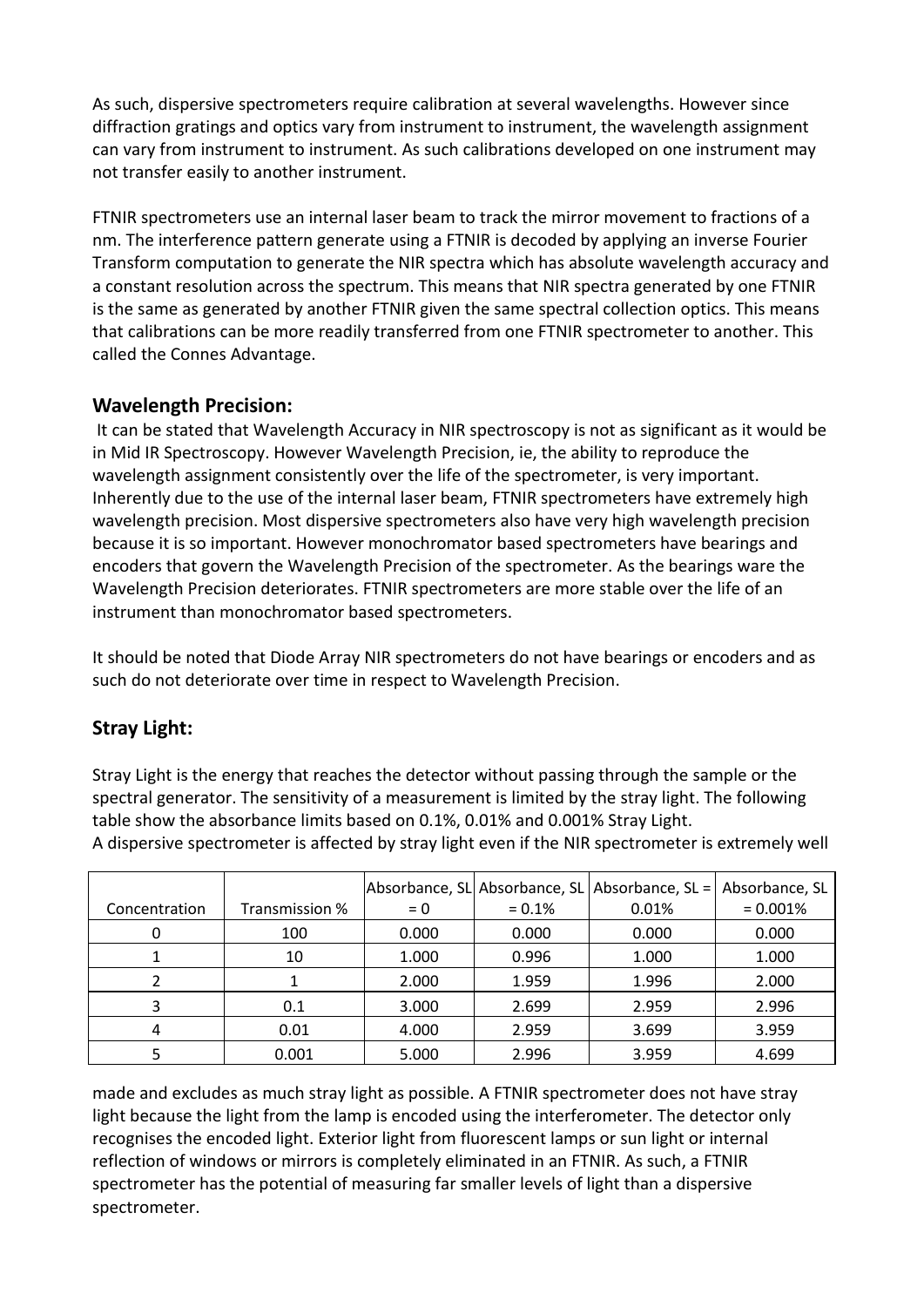#### **Resolution:**

The spectral resolution of a dispersive spectrometer is fixed by the slit width and the F number of the optics. Typically a monochromator and diode array spectrometer have spectral resolution of 8-10nm half height band width at the central wavelength. The spectral resolution of a FTNIR spectrometer is variable and is based on the mirror movement. The basic resolution of a FTNIR is approximately 1nm.

The data resolution is a different term and relates to the size of increments in wavelength across the spectra. In a dispersive spectrometer, the data point resolution is determined by the encoder or the pixel width. For example, if the encoder has 1000 segments then the data resolution is the wavelength range divided by 1000. For a diode array spectrometer, the data resolution is the wavelength range divided by the number of pixels in the detector array. Different brands of dispersive spectrometers vary in their data resolution between 0.5 to 2mn. Diode array spectrometers have data resolution of approximately 3nm.

In a FTNIR, the data resolution is governed by the apodization function groups sequential data points. The most common apodization function is a simple box car smoothing, ie, averaging. As such, FTNIR spectrometers typically offer a range of resolutions, ie, 2, 4, 8, 16, 32 or 64 cm<sup>-1.</sup>

The resolution NIR spectra is not always important. For most applications, the 10nm resolution of dispersive spectrometers is sufficient. However there are some applications where higher resolution, ie, 2 or 4nm, is a benefit. For example measuring vegetable oils for Free Fatty Acids, or measuring Amino Acids in stockfeeds, then resolution is important. Below are two spectrum of the same sample of olive oil. Note that sample A has a high resolution and the CH bands are separated.



Sample A High resolution Sample B Low Resolution

The benefit of FTNIR lies in that the resolution can be changed through the software in seconds.